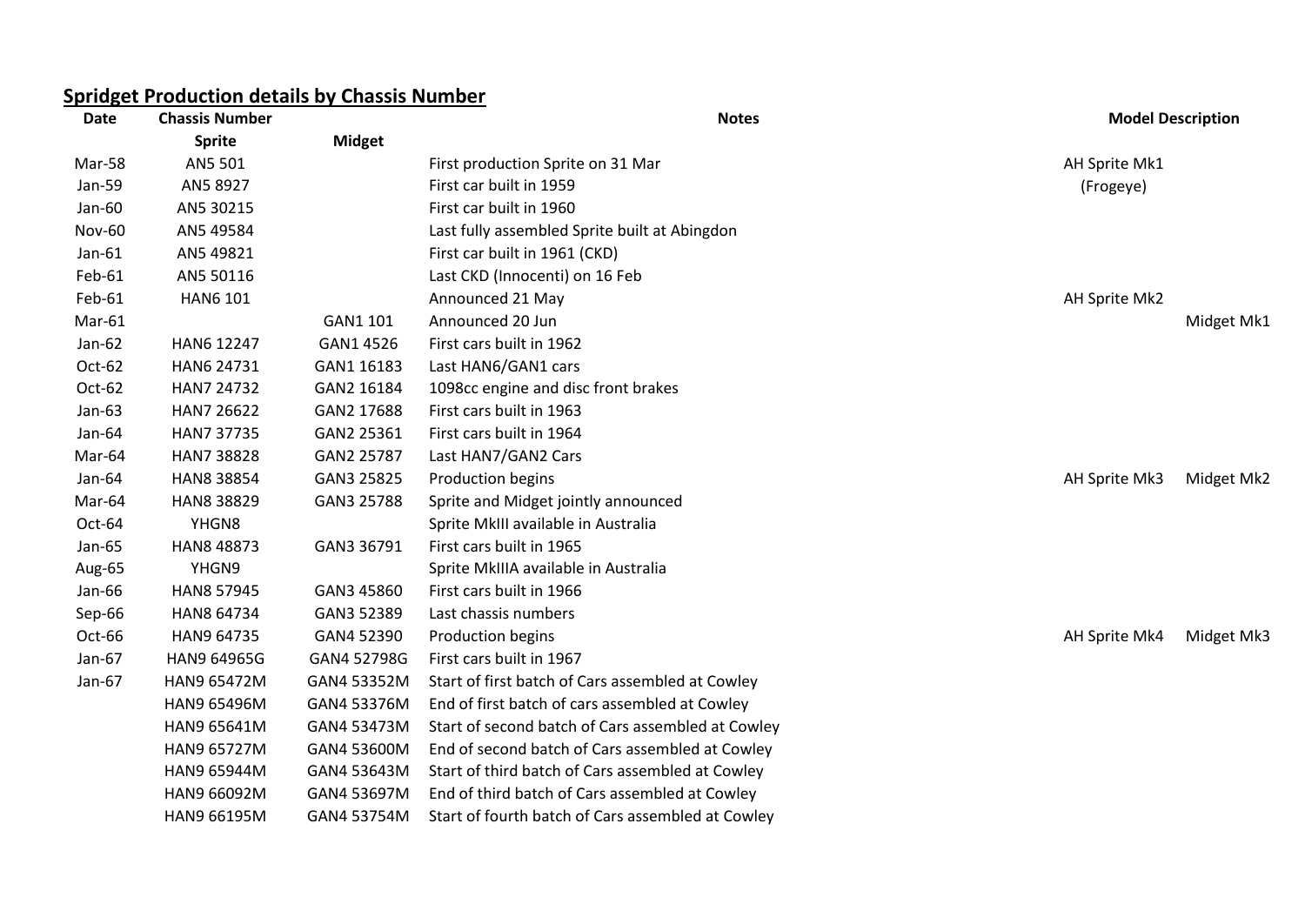|               | HAN9 66264M  | GAN4 53780M  | End of fourth batch of Cars assembled at Cowley    |                      |
|---------------|--------------|--------------|----------------------------------------------------|----------------------|
|               | HAN9 66365M  | GAN4 53931M  | Start of fifth batch of Cars assembled at Cowley   |                      |
|               | HAN9 66434M  | GAN4 54001M  | End of fifth batch of Cars assembled at Cowley     |                      |
|               | HAN9 66585M  | GAN4 54151M  | Start of sixth batch of Cars assembled at Cowley   |                      |
|               | HAN9 66654M  | GAN4 54217M  | End of sixth batch of Cars assembled at Cowley     |                      |
|               | HAN9 66804M  | GAN4 54353M  | Start of seventh batch of Cars assembled at Cowley |                      |
|               | HAN9 66820M  | GAN4 54454M  | End of seventh batch of Cars assembled at Cowley   |                      |
| Mar-67        | HAN9 67193M  | GAN4 54611M  | Last Cars assembled at Cowley                      |                      |
| <b>Nov-67</b> | YHGN9        |              | Discontinued                                       |                      |
| Jan-68        | HAN9 72163G  | GAN4 60871G  | First cars built in 1968                           |                      |
| Jan-69        | HAN9 79236G  | GAN4 67989G  | First cars built in 1969                           |                      |
| Oct-69        | HAN9 85286G  | GAN4 74885G  | Final HAN9 and GAN4 versions                       |                      |
| Sep-69        | HAN10 85287G | GAN5 74886G  | First HAN10 and GAN5 versions                      |                      |
| Jan-70        | HAN10 85410G | GAN5 81049G  | First cars built in 1970                           |                      |
| Aug-70        | HAN10 86190G | GAN5 88596G  | Last 1970 model followed by break in numbers       |                      |
| Jun-70        | HAN10 86301G | GAN5 89501G  | Numbers resart, first 1971 model                   |                      |
| <b>Dec-70</b> | HAN10 86802G |              | Healey name dropped                                |                      |
| Jan-71        |              | GAN5 96853G  | First car built in 1971                            |                      |
| Jan-71        | AAN10 86803G |              | First Austin Sprite produced on 27 Jan             | <b>Austin Sprite</b> |
| Jul-71        |              | GAN5 105146G | Last 1971 model followed by break in numbers       |                      |
| Jul-71        | AAN10 87824G |              | Last Austin Sprite produced on 6 Jul               |                      |
| Aug-71        |              | GAN5 105501G | Numbers restart, first 1972 Round Wheel Arch model |                      |
| Jan-72        |              | GAN5 113617G | First car built in 1972                            |                      |
| Jun-72        |              | GAN5 123644G | Last 1972 model followed by break in numbers       |                      |
| Jul-72        |              | GAN5 123731G | Numbers restart, first 1973 model on 13 Jul        |                      |
| Jan-73        |              | GAN5 129951G | First car built in 1973                            |                      |
| Aug-73        |              | GAN5 138753G | Last 1973 model followed by break in numbers       |                      |
| Aug-73        |              | GAN5 138801G | Numbers restart, first 1974 model on 23 Aug        |                      |
| Jan-74        |              | GAN5 144039G | first car built in 1974                            |                      |
| Oct-74        |              | GAN5 153920G | Last Round Wheel Arch Midget produced on 17 Oct    |                      |
| <b>Nov-74</b> |              | GAN6 154101G | First car built on 19 Nov                          | Midget 1500          |
| Jan-75        |              | GAN6 156670G | First car built in 1975                            |                      |
| Mar-75        |              | GAN6 160160G | First Californian Midget 1500                      |                      |